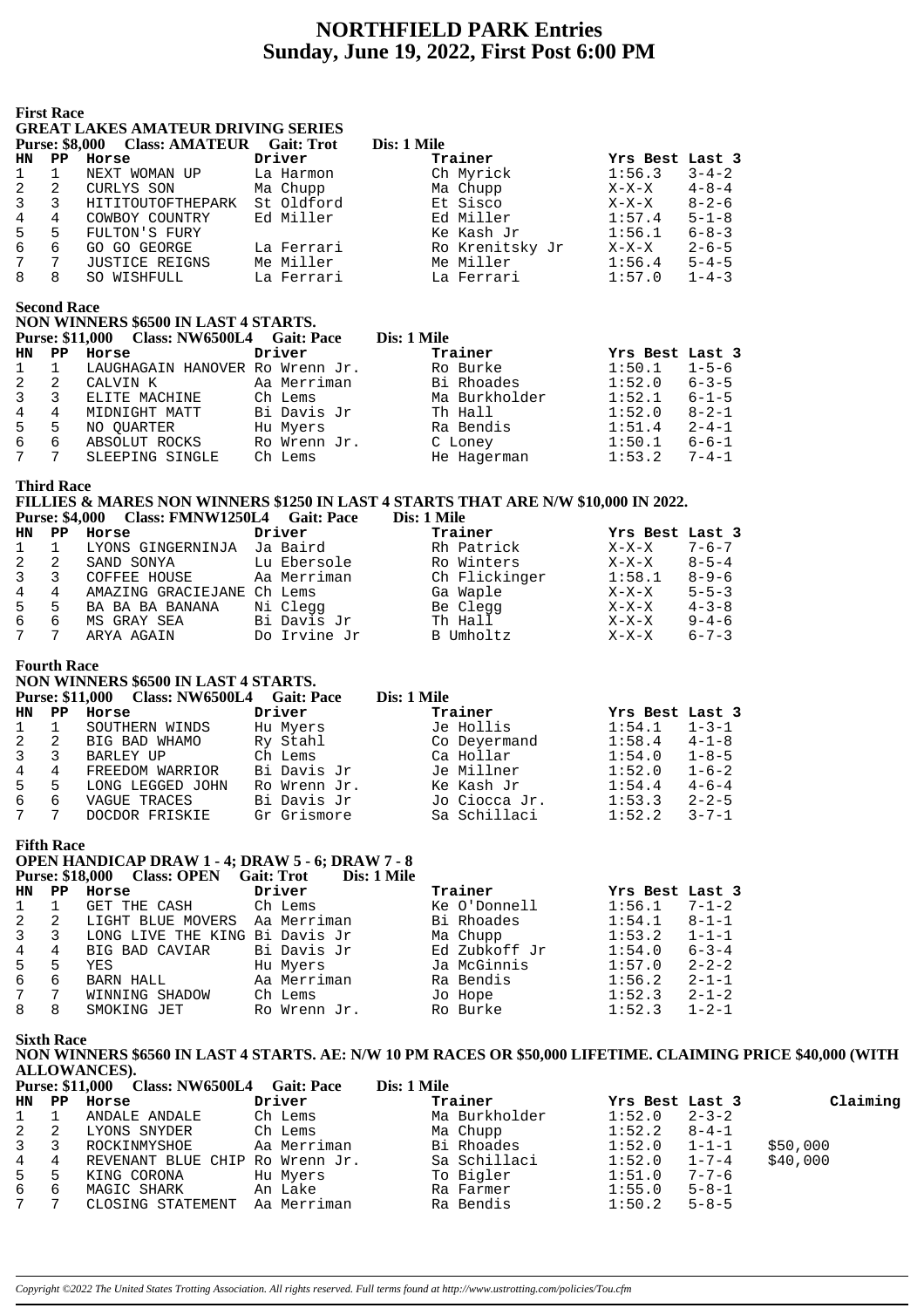**Seventh Race NON WINNERS \$5000 IN LAST 4 STARTS.**

|                 | <b>Purse: \$9,000</b> | <b>Class: NW5000L4</b>         | <b>Gait: Pace</b> | Dis: 1 Mile  |                 |             |
|-----------------|-----------------------|--------------------------------|-------------------|--------------|-----------------|-------------|
| <b>HN</b>       | $_{\rm PP}$           | Horse                          | Driver            | Trainer      | Yrs Best Last 3 |             |
| 1               |                       | BETTOR'S REWARD                | Ch Lems           | Co Kreiser   | 1:53.0          | $1 - 2 - 5$ |
| $\overline{a}$  | 2                     | M G KID                        | Aa Merriman       | Ma Headworth | 1:55.1          | $3 - 4 - 3$ |
| 3               |                       | ROCK THE NITE                  | El Deaton         | Ry Deaton    | 1:55.4          | $2 - 8 - 3$ |
| 4               | 4                     | MARVALOUS ARTIST               | Ry Stahl          | An Rickert   | 1:52.1          | $4 - 4 - 1$ |
| $5 -$           | 5                     | MR BIG WIG                     | Ry Stahl          | Je Millner   | 1:54.3          | $4 - 2 - 3$ |
| 6               | 6                     | WORLD OF GAMING                | Aa Merriman       | Bi Rhoades   | 1:51.4          | $2 - 3 - 5$ |
| $7\overline{ }$ | 7                     | <b>JUST BOOKEM</b>             | Ro Wrenn Jr.      | Sa Schillaci | 1:51.2          | $7 - 1 - 6$ |
| 8               | 8                     | FG'S MONDU PACKRAT Gr Grismore |                   | Je Toska     | 1:54.0          | $9 - 1 - 6$ |

### **Eighth Race**

## **FILLIES & MARES NON WINNERS \$1250 IN LAST 4 OR \$4100 IN LAST 9 STARTS THAT ARE N/W \$16,250 IN 2022. AE: CLAIMING \$6000 (WITH ALLOWANCES) THAT ARE N/W \$2350 IN LAST 4 STARTS.**

|                |              | Purse: \$4,000 Class: FMNW1250L4 Gait: Pace |             | Dis: 1 Mile     |                 |             |          |
|----------------|--------------|---------------------------------------------|-------------|-----------------|-----------------|-------------|----------|
|                |              | HN PP Horse                                 | Driver      | Trainer         | Yrs Best Last 3 |             | Claiming |
| $1 \quad$      | $\mathbf{1}$ | SKYWAY VENUS                                | Gr Grismore | To Bigler       | 1:55.0          | $3 - 3 - 6$ |          |
| $2 \quad 2$    |              | SUNSHINE OUEEN                              | Ni Cleqq    | Be Clegg        | 1:55.1          | $6 - 7 - 8$ |          |
| $3 \quad 3$    |              | BEND THE KNEE                               | Bi Davis Jr | Co Kreiser      | 1:58.4          | $2 - 2 - 8$ | \$7,200  |
| 4 4            |              | AMBITIOUS LILLIAN                           | Aa Merriman | Br Farquhar     | 1:57.0          | $7 - 6 - 9$ |          |
| 5 <sub>5</sub> |              | GOOD TIDINGS                                | Bi Davis Jr | Je Toska        | 2:00.0          | $1 - 8 - 5$ |          |
| 6              | - 6          | SOUEEZE THIS                                | Aa Merriman | Su Stockwell    | 1:54.3          | $6 - 9 - 7$ |          |
| 7              |              | MCMAEDLE                                    | Hu Myers    | Ke Kash Jr      | 1:57.2          | $6 - 3 - 7$ |          |
| 8              | -8           | FADE TO GOLD                                | Ch Lems     | Ro Krenitsky Jr | 1:53.4          | $7 - 9 - 2$ |          |

#### **Ninth Race**

### **NON WINNERS \$8000 IN LAST 4 STARTS. AE: N/W 8 PARI-MUTUEL RACES OR \$50,000 LIFETIME. Purse: \$12,200 Class: NW8000L4 Gait: Pace Dis: 1 Mile**

| HN | PP | Horse                           | Driver       | Trainer      | Yrs Best Last 3 |             |
|----|----|---------------------------------|--------------|--------------|-----------------|-------------|
|    |    | JUST TOYIN WITH YA Ch Lems      |              | Jo Hope      | 1:51.4          | $2 - 6 - 1$ |
|    | -2 | BERNIE                          | Bi Davis Jr  | Je Millner   | 1:50.3          | $6 - 3 - 2$ |
|    |    | DELRAY DUDE                     | Lu Ebersole  | Ry Angus     | 1:52.2          | $6 - 3 - 2$ |
|    |    | GUNRNEEDABGRBOAT A Aa Merriman  |              | Cr Stein     | 1:50.3          | $4 - 1 - 1$ |
| 5  | 5  | CAPTAINOFROCKNROLL Ro Wrenn Jr. |              | Sa Schillaci | 1:50.4          | $1 - 2 - 4$ |
| 6  | 6  | SLATER                          | Pa Beeler    | Pa Beeler    | 1:53.4          | $2 - 2 - 5$ |
|    |    | BACKSEAT JOKER                  | Hu Myers     | Sa Schillaci | 1:52.4          | $1 - 2 - 3$ |
|    |    | SURREAL IDEAL                   | Ro Wrenn Jr. | Ve Beachy    | 1:51.1          | $2 - 2 - 1$ |

#### **Tenth Race**

**NON WINNERS \$8000 IN LAST 4 STARTS (MARES ALLOWED 20%). AE: N/W 8 PARI-MUTUEL RACES. Purse: \$12,200 Class: NW8000L4 Gait: Trot Dis: 1 Mile**

| HN | PP | Horse                   | Driver       | Trainer       | Yrs Best Last 3 |             |
|----|----|-------------------------|--------------|---------------|-----------------|-------------|
|    |    | REFI                    | Ro Wrenn Jr. | Sa Schillaci  | 1:55.0          | $5 - 6 - 1$ |
|    | 2  | SWAN ON A MISSION       | Ro Wrenn Jr. | Ed Miller     | 1:55.3          | $2 - 4 - 5$ |
|    |    | DONTYOUSAYIT            | Ch Lems      | Ke Sherman    | 1:56.3          | $5 - 3 - 2$ |
| 4  | 4  | <b>JOGGINGTOTHEBANK</b> | Ch Lems      | Ma Burkholder | 1:53.2          | $6 - 6 - 1$ |
| 5. | 5  | DESIGNER SPECS          | Ry Stahl     | Ja Weller     | 1:56.3          | $1 - 2 - 3$ |
| 6  | 6  | CHASIN' DREAMS          | Gr Grismore  | Sa Schillaci  | 1:55.2          | $7 - 2 - 2$ |
|    |    | SETIT AND FORGETIT      | Aa Merriman  | Jo Oliverio   | 1:53.4          | $7 - 5 - 5$ |
| 8  | 8  | MAKING DREAMS           | Ja Thompson  | Ti Schlabach  | 1:55.1          | $4 - 2 - 1$ |
|    | 9  | IMPULSE BUY             | Aa Merriman  | Bi Rhoades    | 1:54.2          | $3 - 4 - 3$ |

**Eleventh Race**

## **GUARANTEED \$10,000 PICK 4 STARTS HERE OPEN**

|             |               |                                    | Purse: \$18,000 Class: OPEN Gait: Pace Dis: 1 Mile |              |                 |             |
|-------------|---------------|------------------------------------|----------------------------------------------------|--------------|-----------------|-------------|
| HN          | $\mathbf{PP}$ | Horse                              | Driver                                             | Trainer      | Yrs Best Last 3 |             |
|             |               | 1 1 ODDS ON BOCA RATON Ja Thompson |                                                    | To Luther    | 1:51.4          | $1 - 7 - 1$ |
| $2 \quad 2$ |               | A FAIR OL DANCE N Ro Wrenn Jr.     |                                                    | Ro Burke     | 1:50.3          | $1 - 1 - 2$ |
| $3 \quad 3$ |               | ONE LAST LAUGH Hu Myers            |                                                    | Sa Schillaci | 1:51.0          | $3 - 4 - 1$ |
| 4           | 4             | DANCIN DRAGON Aa Merriman          |                                                    | Ra Bendis    | 1:50.0          | $1 - 2 - 1$ |
| 5           | -5            | BETTOR THAN SPRING Bi Davis Jr     |                                                    | Co Kreiser   | 1:49.3          | $8 - 1 - 3$ |
| 6           | 6             | OK KUDO                            | Gr Grismore                                        | Ja Day       | 1:51.2          | $7 - 3 - 3$ |
| 7 7         |               | ELVER HANOVER                      | Ro Wrenn Jr.                                       | Ro Burke     | 1:51.3          | $5 - 1 - 2$ |

**Twelfth Race**

## **NON WINNERS \$10,000 IN LAST 4 STARTS. AE: N/W 10 PARI-MUTUEL RACES. AE: CLAIMING \$40,000 (WITH ALLOWANCES).**

|                |   | <b>Purse: \$14,000 Class: NW10000L4</b> | <b>Gait: Pace</b> | Dis: 1 Mile  |                       |          |
|----------------|---|-----------------------------------------|-------------------|--------------|-----------------------|----------|
| HN PP          |   | Horse                                   | Driver            | Trainer      | Yrs Best Last 3       | Claiming |
|                |   | DD'S BIG JOE                            | Ja Thompson       | La Merriman  | 1:52.4<br>$5 - 1 - 4$ |          |
| $\overline{2}$ | 2 | MCTHIRSTY                               | Hu Myers          | Ed Miller    | 1:50.4<br>$5 - 5 - 2$ |          |
| $\mathbf{3}$   |   | VENOM                                   | Ch Lems           | Ma Headworth | $4 - 1 - 1$<br>1:53.0 | \$40,000 |
| 4              | 4 | TREMENDOUS PLAY                         | Gr Grismore       | Sa Schillaci | $1 - 5 - 4$<br>1:50.3 |          |
| 5 <sub>5</sub> | 5 | NOTYOURTYPICALMAN                       | Aa Merriman       | Cr Stein     | $4 - 2 - 1$<br>1:55.2 |          |
| 6              | 6 | CROSS COUNTRY                           | Lu Ebersole       | Lu Ebersole  | $2 - 1 - 6$<br>1:50.4 |          |
| 7              |   | MAKIN SOME NOISE                        | Ro Wrenn Jr.      | Ed Miller    | 1:53.3<br>$2 - 2 - 1$ |          |
| 8              | 8 | TACT TATE N                             | Ch Lems           | Jo Miller    | 1:52.0<br>$5 - 1 - 8$ |          |